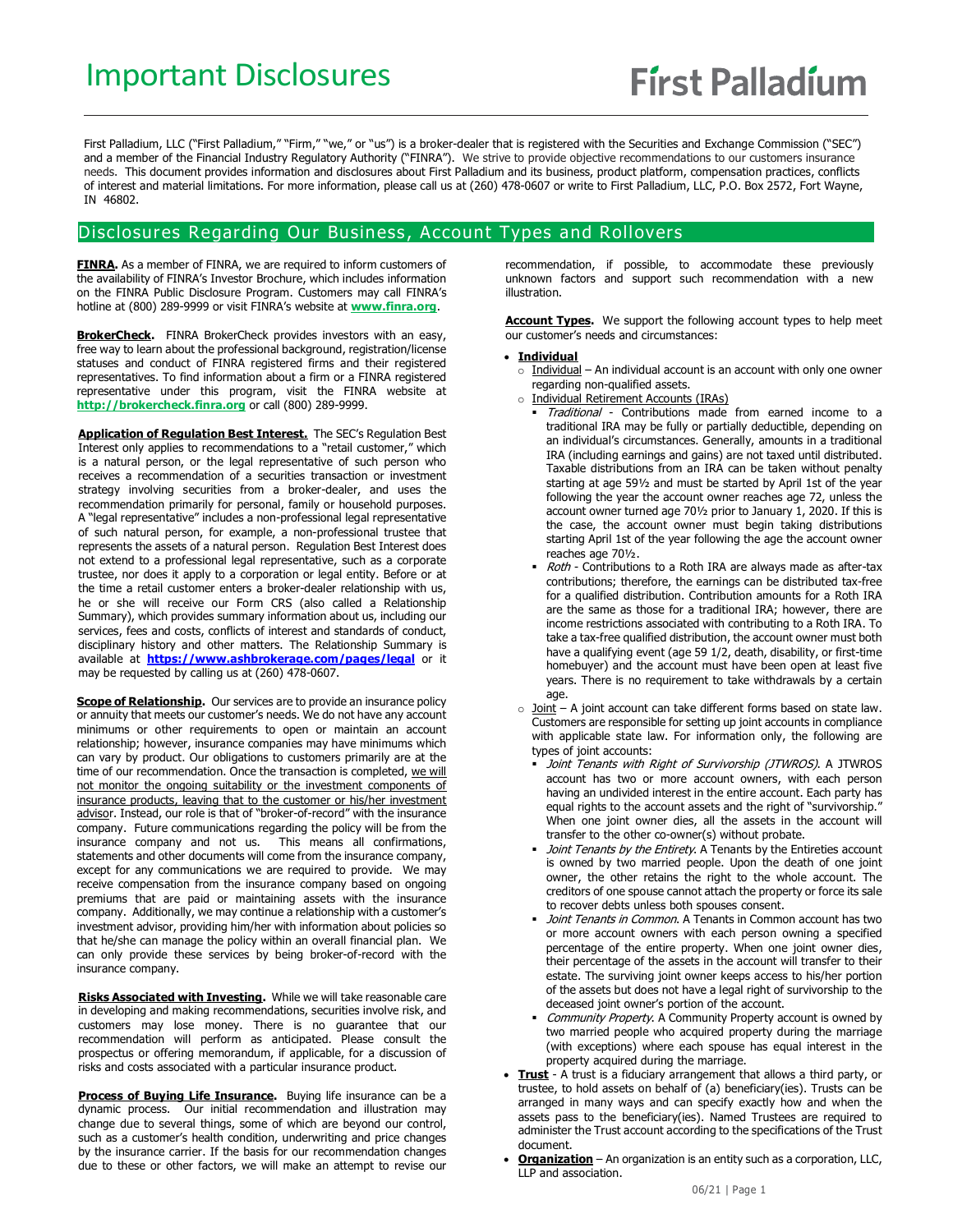# Important Disclosures

# **First Palladium**

Rollovers. A decision to roll over plan assets, such as assets in a 401(k) or 403(b) ("Plan"), should reflect consideration of various factors, the importance of which will depend on an individual's needs, circumstances and options. Our financial professionals, when providing advice regarding an IRA Rollover, do not represent the Plan or the employer. Investors generally have four options when considering a rollover from a Plan to an IRA:

- Option 1: Leave the assets in the former employer's Plan, if permitted;
- Option 2: Roll over the assets to the new employer's Plan, if one is available and rollovers are permitted;
- Option 3: Roll over the assets to an IRA; and
- Option 4: Cash out the account value.

Each choice above offers advantages and disadvantages, depending on desired investment options, tax treatment, an investor's unique financial needs and retirement plan options and the desire for access to a financial professional.

- Investment Options and Services: By choosing option 3, an investor may have access to additional investment options as well as access to financial advice and other brokerage services which may not be offered by a Plan.
- Fees: By choosing option 1 or 2, generally fees and expenses are lower than choosing option 3. If option 3 is chosen, our financial professional will receive compensation and a customer's costs may be higher than in the employer's Plan.
- Withdrawals: If option 3 or 4 are chosen, withdrawals prior to age 59 ½ are subject to a 10% IRS penalty and taxed as ordinary income. Withdrawals from option 1 or 2 made between ages 55 and 59½ may be penalty-free. Once a customer reaches age 72, options 1, 2 and 3 require periodic withdrawal of certain minimum amounts, known as a required minimum distribution (RMD); however, if an investor continues to work past age 72, he or she generally is not required to make RMDs from the current employer's plan. If attained age of 70½ is prior to January 1, 2020, a customer must begin taking RMD distributions starting April 1st of the year following upon reaching age 70½.
- Loans: Option 1 or 2 may offer the ability to borrow from plan assets.
- Protection from Creditors: Generally speaking, assets in options 1 and 2 have unlimited protection from creditors under federal law, while assets in option 3 are protected from bankruptcy proceedings only. State laws vary in the protection in lawsuits for assets in option 3.
- Employer Stock: If holding a significantly appreciated employer stock in option 1 or 2, this could have a negative tax consequence if rolling the stock into option 3. The tax advantages of retaining employer stock in option 1 or 2 should be balanced with the possibility that it may be excessively concentrated in employer stock. It can be risky to have too much employer stock in a retirement account.

These are examples of factors that may be relevant when analyzing available options, and the list is not exhaustive. Other considerations also might apply to an investor's specific circumstances. A legal or tax advisor should be consulted to address specific situations.

## Disclosures Regarding Products, Compensation and Conflicts of Interest

#### **Securities-Based Insurance Products**

First Palladium is a limited broker-dealer that offers variable life insurance, variable annuities and registered index-linked annuities. All products we offer are from companies unaffiliated with First Palladium. We do not offer or sell other types of securities. This could be considered a material limitation of our Firm. A different broker-dealer will need to be engaged if more than securities-based insurance products are required. Additionally, First Palladium does not monitor or discretionarily manage the sub-accounts of variable products that our customers purchase, leaving this responsibility to the customer or his/her investment advisor.

While we offer a wide range of securities-based insurance products, we do not offer every such product. This means that our financial professionals are limited to recommending only those products First Palladium has determined to put on its platform. First Palladium does not view this fact alone as a material limitation, but it may become so depending on the facts and circumstances of each customer situation.

The following is a summary of the types of products we offer:

**Variable Life Insurance and Variable Universal Life Insurance (collectively "Variable Life").** Variable Life is a contract between the purchaser and the insurance company, which will pay a death benefit to the insured's beneficiaries upon the death of the insured. Variable Life may be purchased by a single payment or through a series of payments. It is subject to regulation under state insurance and federal securities laws. State securities laws may or may not apply. Variable Life has a cash value and allows the policyholder to invest part of the premium in sub-accounts which typically include a selection of funds that invest in equities, bonds, real estate and other investments (the other part of the premium goes to the cost of insurance and other fees of the policy). Variable Life may also include a guaranteed fixed interest sub-account that is part of the general account of the insurer. The general account is composed of the assets of the insurance company issuing the contract (and thus any assets invested in the general account are subject to the claims paying ability of the insurance company). Variable Life offers a death benefit similar to traditional life insurance. However, the cash value invested in the investment oriented sub-accounts are not guaranteed by the insurance company and can fluctuate in value depending on the performance of the investments. Variable Life is sold by prospectus, which contains important information

(such as the investment objectives, risks, and charges and expenses of the policy) and should be read carefully before investing.

**Private Placement Variable [Universal] Life ("PPVL").** PPVL is Variable Life insurance as described above, but at least one of the subaccounts is exempt under the securities laws, requiring the product to be provided as a private placement. An exempt security is "illiquid", meaning a consumer would not be able to readily access funds invested through that option (via a loan, withdrawal, transfer, surrender or death benefit payout). PPVL is only available to accredited investors and qualified purchasers.

**Variable Annuities.** A variable annuity is a contract between the purchaser and the insurance company, generally designed to be a longterm, tax-deferred investment for retirement. There generally are two phases: the "accumulation" phase when customer contributions are allocated among the underlying investment options and earnings accumulate, and the "distribution" phase when the customer withdraws money, typically as a lump sum or through various annuity payment options. A variable annuity may be purchased by a single payment or through a series of payments. It is subject to regulation under state insurance and federal securities laws. State securities laws may or may not apply. It allows the contract owner to invest part of the payments in sub-accounts which typically include a selection of funds that invest in equities, bonds, real estate and other investments (the other part of the premium goes to the cost of insurance and other fees of the contract). A variable annuity may also include a guaranteed fixed interest sub-account that is part of the general account of the insurer. The general account is composed of the assets of the insurance company issuing the contract (and thus any assets invested in the general account are subject to the claims paying ability of the insurance company). However, the investment oriented sub-accounts are not guaranteed by the insurance company and can fluctuate in value depending on the performance of the investments. Variable annuities are sold by prospectus, which contains important information (such as the investment objectives, risks, and charges and expenses of the policy) and should be read carefully before investing.

**Private Placement Variable Annuity ("PPVA").** PPVA is a variable annuity as described above, but at least one of the subaccounts is exempt under the securities laws, requiring the product to be provided as a private placement. An exempt security is "illiquid", meaning a consumer would not be able to readily access funds invested through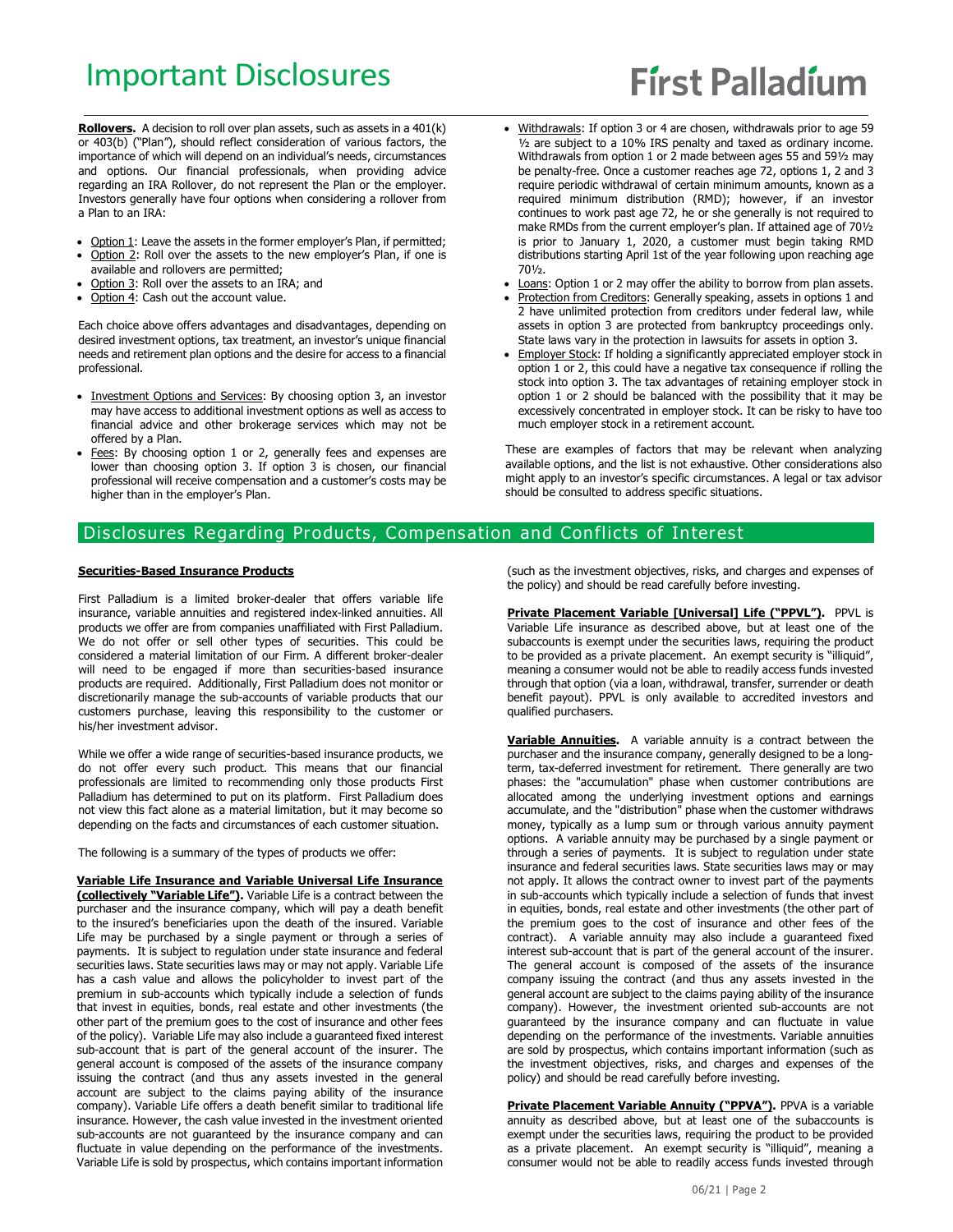that option (via a loan, withdrawal, transfer, surrender or death benefit payout). PPVA is only available to accredited investors and qualified purchasers.

**Registered Index-Linked Annuities ("RILA")**. A RILA is a contract between the purchaser and the insurance company, generally designed to be a long-term investment for retirement. There generally are two phases: the "accumulation" phase when customer contributions are added to the contract, and the "distribution" phase when the customer withdraws money, typically as a lump sum or through various annuity payment options. A RILA may be purchased by a single payment or through a series of payments. It is subject to regulation under state insurance and federal securities laws. State securities laws may or may not apply. Like FIAs (see below), RILAs provide the opportunity for growth based in part on the performance of a securities market index (like the Standard & Poor's 500 Composite Stock Price Index). Unlike FIAs, there is a risk of loss of principal, however such loss typically is limited by a "buffer" or "floor." A buffer is a percentage of downside risk. For example, if a 10% buffer is chosen and the market declined 15%, the loss would be 5%. A floor is a stated percent of loss that an investor would be willing to take. For example, if a 10% floor is chosen and the market declined 15%, the loss would be 10%. RILAs are sold by prospectus, which contains important information (such as the investment objectives, risks, and charges and expenses of the policy) and should be read carefully before investing. When a RILA is purchased, an investor owns an insurance contract. It is not buying shares of any stock or index fund. Although RILAs are securities and may have separate subaccounts, they generally are general account products. Consequently, the ability for the insurance company to meet its obligations to policyholders is subject to sufficient capital, liquidity, cash flow and other resources of the insurance company. Therefore, please pay attention to the financial strength of the insurance company.

**Variable Linked Benefit ("VLB")**. VLB is a variable universal life insurance policy (see Variable Life section above) with a long-term care rider covering some or all of the services for activities of daily living ("ADLs") that can stem from a long or chronic illness, disability or cognitive impairment. ADLs include bathing, dressing, eating, transferring, toileting and caring for incontinence. Long-term care benefits are set at time of claim and are based on the specified amount of death benefit and accumulation value in the policy. Benefit growth is not guaranteed, and unless on claim, values will increase or decrease daily due to selected investment option performance. Any long-term care benefits paid will reduce the policy's specified amount and accumulation value. If the policyholder never needs long-term care, then his or her beneficiary will receive a death benefit. VLB is sold by prospectus, which contains important information (such as the investment objectives, risks, and charges and expenses of the policy) and should be read carefully before investing.

For more information about variable product features, please see the Insurance Products section of the SEC's investment product website: **https://www.investor.gov/introduction-investing/investingbasics/investment-products**.

**Expenses/Fees.** Life insurance and annuities include certain ongoing fees and expenses that are imbedded in the cost of the product. These ongoing fees and expenses are paid indirectly because they are factored in the cost of the product. Customers will pay fees and expenses whether they make or lose money on their investments. Fees and expenses will reduce any amount of money customers make on their investments over time; costs compound over time. Because investments with higher costs must be overcome, their performance tends to be lower vs. lower-cost investments. There also are costs if a policy or contract is liquidated prematurely pursuant to the terms of the contract or tax law. **All investors should understand the fees and expenses they are paying, including reviewing the illustration and/or prospectus of the insurance contract they are considering.** The fees, costs and expenses that may apply include:

Sales Fees or Compensation. Sales charges are expenses established by the issuing insurance company to pay commissions and/or fees to sales agents or distribution companies to distribute products. For more information about our compensation, please see "Compensation and Conflicts of Interest" in the next section.

- A Surrender Charge or a Contingent Deferred Sales Charge (CDSC) is a penalty imposed by the issuing insurance company for withdrawing funds prematurely. It protects the insurance company from sales expenses that it otherwise would not recover in the event of an early withdrawal. The surrender charge follows a schedule which generally reduces every year following the date of purchase. Typically, the range could start as high as 9% and reduces to 0% over time. Please see the contract or prospectus for any surrender charges that may apply.
- Investment Advisor Fee. An investment advisor may charge a fee based on the cash value of a policy/contract. This fee may be deducted from the policy/contract, or it may be charged separately by the investment advisor.
- Annuity Contract Charges. Insurance companies may charge fees against the value of an annuity for items such as mortality and expense risks, platform costs, commissions (see Sales Fees or Compensation above), administration costs and other costs or fees. Such charges may be applied as an annual flat fee  $(e.g.,)$ typically 0 - \$240) and/or or as a percentage of the account value (e.g. typically 0% - 1.70%). Administration costs may be waived upon a minimum amount invested in an annuity.
- Life Insurance Contract Charges. Insurance companies may annually charge against a life insurance policy for items such as mortality and expense risks, cost of insurance, premium load (see Sales Fees or Compensation above), administration costs and other costs and fees. Such charges may be applied as a per 1,000 of death benefit, a flat fee (e.g. typically  $0 - $240$ ) and/or or as a percentage of the account value (e.g. typically  $0\%$  - 1.70%).
- Loan interest. If a policy permits loans, interest will be charged on any loan amount outstanding. The amount charged will depend on the prevailing interest rate at the time of the loan as determined by the insurance company.
- Investment Option Expenses. The underlying investment options, if applicable, also have ongoing fees and expenses (commonly referred to as an "expense ratio"), which are deducted from the investment options. The amount of an expense ratio varies by investment, ranging from 0.10% - 3.09% for the applicable products we offer. These expenses ultimately are borne by the owner of the policy or annuity through lower returns compared to an investment without such expenses.
- Transaction Fees. These fees cover service requests and are set by the insurance company. Some policies assess fees for transactions like transferring money among investment options, partial withdrawals, increasing or decreasing the face amount, or providing additional reports (such as policy illustrations).
- Penalties. If a variable annuity is surrendered before the age of 591/<sub>2</sub>, some or all of the surrendered value may be subject to a 10% penalty under the Internal Revenue Code.
- Riders can be selected, and each may add to the basic benefits of the policy or contract, but they usually increase the costs. Typical costs of each rider ranges from 0.50% - 1.75%, but please consult the prospectus, illustration or contract/policy documentation for the applicable rider. Typical riders include:
	- o Long-term Care Benefit
	- o Disability Benefit
	- o Accelerated Benefits
	- o Certain guarantees
	- o Enhanced Death Benefit

Reminder **– Costs and fees vary by insurance company. So, please review the illustration, prospectus and the contract/policy documentation for the applicable product**.

#### **Compensation and Conflicts of Interest**

**Commissions.** Insurance companies pay us commissions, asset-based fees, and/or other fees for administrative or distribution services ("compensation") upon the sale of an insurance or annuity contract, depending on each transaction. The way we make money creates some conflicts with customer's interests; compensation based on insurance transactions inherently are conflicts of interest since they are dependent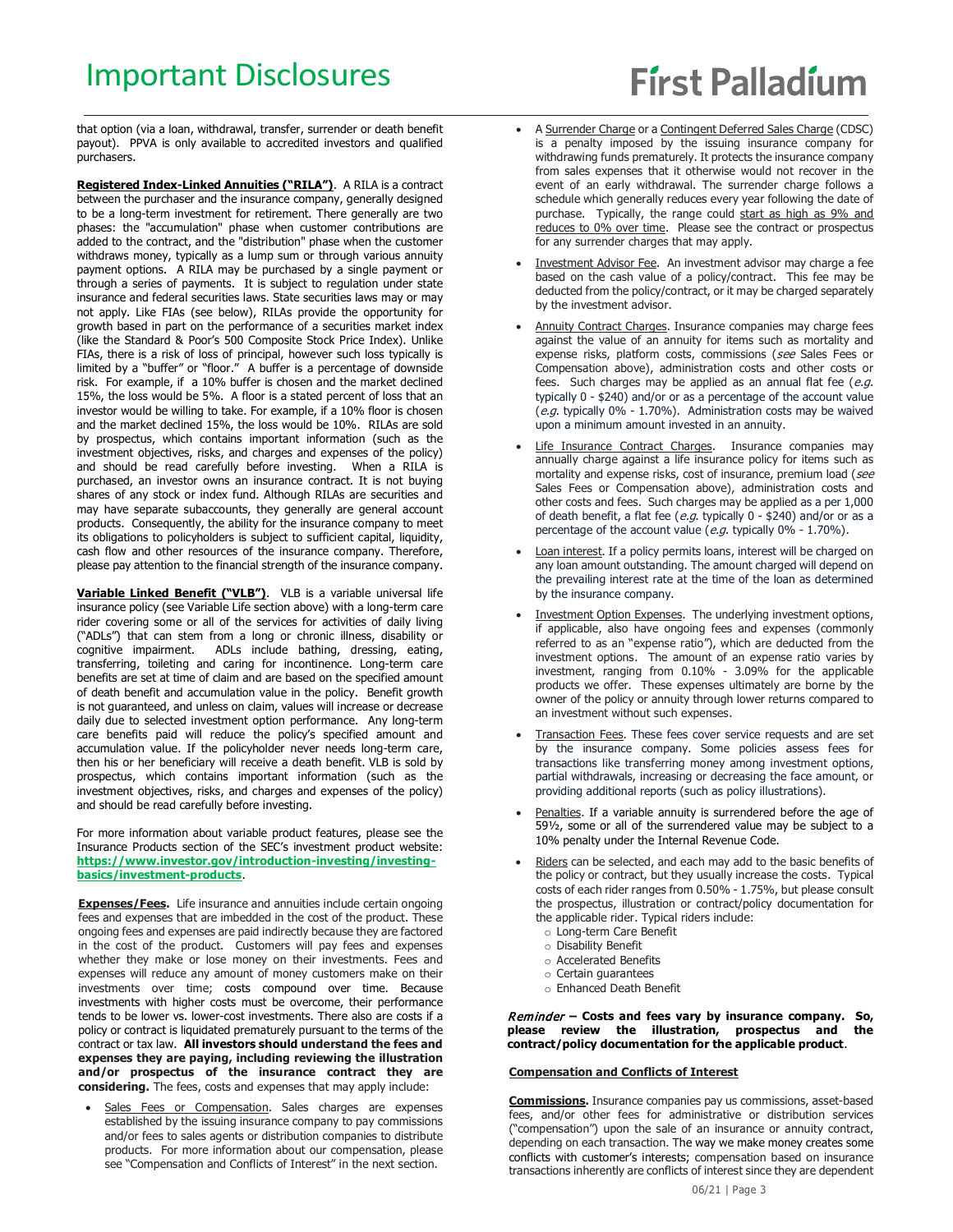upon a customer purchasing a life insurance policy or annuity contract from us. Such compensation generally is priced into the product. In addition, commission rates and amounts can differ between insurance companies and among products of the same insurance company ("differential compensation"), which may result in higher compensation on some products than others. A financial professional may be more likely to concentrate on products that have higher payouts when making recommendations. To mitigate conflicts of interest resulting from compensation practices and/or differential compensation, First Palladium and our financial professionals must have a reasonable basis for believing any recommendation or investment strategy made is suitable, is in the best interest and appropriate given a customer's individual financial circumstances, needs and goals.

We and our financial professionals have a choice on the amount and how commissions are paid depending on, among other things, our financial professionals' and/or a customer's investment advisor's business model; our role and capacity and/or the investment advisor (if applicable); and investment objectives. Compensation usually is an upfront commission that may also include trail commissions paid periodically during the years a contract remains in force. Some insurance products provide for a slightly reduced upfront lump sum commission and higher trail commissions paid during the years a contract remains in force. Additionally, compensation for PPVL can be calculated based on the death benefit while the contract is in force (even if premiums are no longer being paid). The service fees or trail commissions are composed of fees and charges imposed under the life insurance contract or annuity, and other sources. The compensation structure that is selected does not impact the life insurance or annuity contract expenses. Please see the chart below for additional information about our compensation.

**Commission-Based Products versus Fee-Based Products**. Feebased products are products which do not pay a retail commission, but insurance companies do pay us compensation for our distribution activity. Such compensation may be paid out of the product or from the assets of the issuing insurance company. Fee-based products themselves may be less costly than commission-based products; however, an investment advisor may charge a fee against the policy or contract, either directly or indirectly, which may cause the total costs of a fee-based product to exceed a commission-based product over time. Moreover, fee-based products are only available in limited circumstances. They are available only when we work with an investment advisor on a customer's behalf, and either (1) a customer purchases an annuity, or (2) when purchasing a life insurance policy, a customer's investment objectives do not require guarantees of a life insurance policy. VLB is not offered with a fee-based option (i.e. commission only).

**Financial Professionals**. We in turn pay our financial professionals a portion of the commissions we receive depending on their role:

Palladium Group. Palladium Group is a division of First Palladium's parent company<sup>[1](#page-3-0)</sup> that provides services to investment advisors and their clients. Employees who are part of the Palladium Group team are paid a salary and may receive a bonus. Bonuses are paid upon the team meeting minimum revenue goals. Once the minimum threshold is reached, bonuses are determined at the discretion of senior leadership, taking into account, among other things, the employee's role, contribution to the business, and client satisfaction.

Financial Endurance. Financial Endurance is a division of First Palladium's parent company that works directly with consumers interested in annuities. Employees who are part of the Financial Endurance team are paid a salary and incentive compensation in the amount of thirty percent (30%) of the base commission First Palladium receives.

Independent Contractors. First Palladium may contract with independent financial professionals to sell insurance products on our behalf. Independent contractor's compensation is based on the commission schedule set by the insurance company and First Palladium's compensation arrangement, or grid, pursuant to a written agreement with the independent contractor. These financial professionals receive a significant portion of commissions First Palladium receives based on the grid.

Employees. First Palladium's parent company allows its employees who are registered with First Palladium to sell securities-based insurance products in limited circumstances. When they do, employees are paid similarly to independent contractors. Please see above.

**Additional Compensation – Bonus.** First Palladium or its parent company also have entered into agreements or arrangements with certain insurance companies in which they receive additional compensation based on the transactions that flow through them. This additional compensation is not considered commission, but commonly referred to as "Bonus." Bonus compensation may be paid directly by an insurance company or indirectly through the independent marketing organization (IMO) that First Palladium's parent company belongs.<sup>[2](#page-3-1)</sup> Whether paid directly or indirectly, such Bonus compensation is paid out of the insurance company's assets. The benefits to the insurance companies are that financial professionals may be more prepared to concentrate on these products when making recommendations to clients. Bonus payments are in addition to any commission; therefore, First Palladium has an incentive to emphasize these insurance companies' products. Because First Palladium does not pay its financial professionals any portion of Bonus, including what is paid by an IMO, we do not believe that our financial professionals are subject to a conflict of interest when recommending a select provider's product. The insurance companies that pay us Bonus are set forth in the below chart.

**Non-cash and Cash Compensation.** Insurance companies may also pay cash and non-cash compensation to First Palladium or its parent company (an insurance general agency) which may consist of marketing allowances to support our platform, sponsoring First Palladium at industry events, occasional business travel and entertainment, compliance guidance, and product education and training. The increased marketing and education provided by insurance companies could create a heightened awareness in favor of these companies' products. A financial professional may be more likely to concentrate on these products when making recommendations. We mitigate this conflict by keeping this cash and non-cash compensation independent of the sale of any specific product or to the sales made by any individual financial professional.

<span id="page-3-1"></span><span id="page-3-0"></span><sup>&</sup>lt;sup>1</sup> First Palladium's parent company is Ash Brokerage, LLC, an Indiana limited liability company. <sup>2</sup> First Palladium's parent company, Ash Brokerage, is a member of Aimcor, LLC ("Aimcor"), an independent insurance marketing organization ("IMO") made up of brokerage general agencies (such as Ash Brokerage). IMOs provide brokerage general agencies an opportunity to earn a

higher proportional share of commission revenue and additional Bonus compensation from the sale of certain insurance products through greater negotiating strength, while at the same time generating efficiencies and economies of scale to their practices.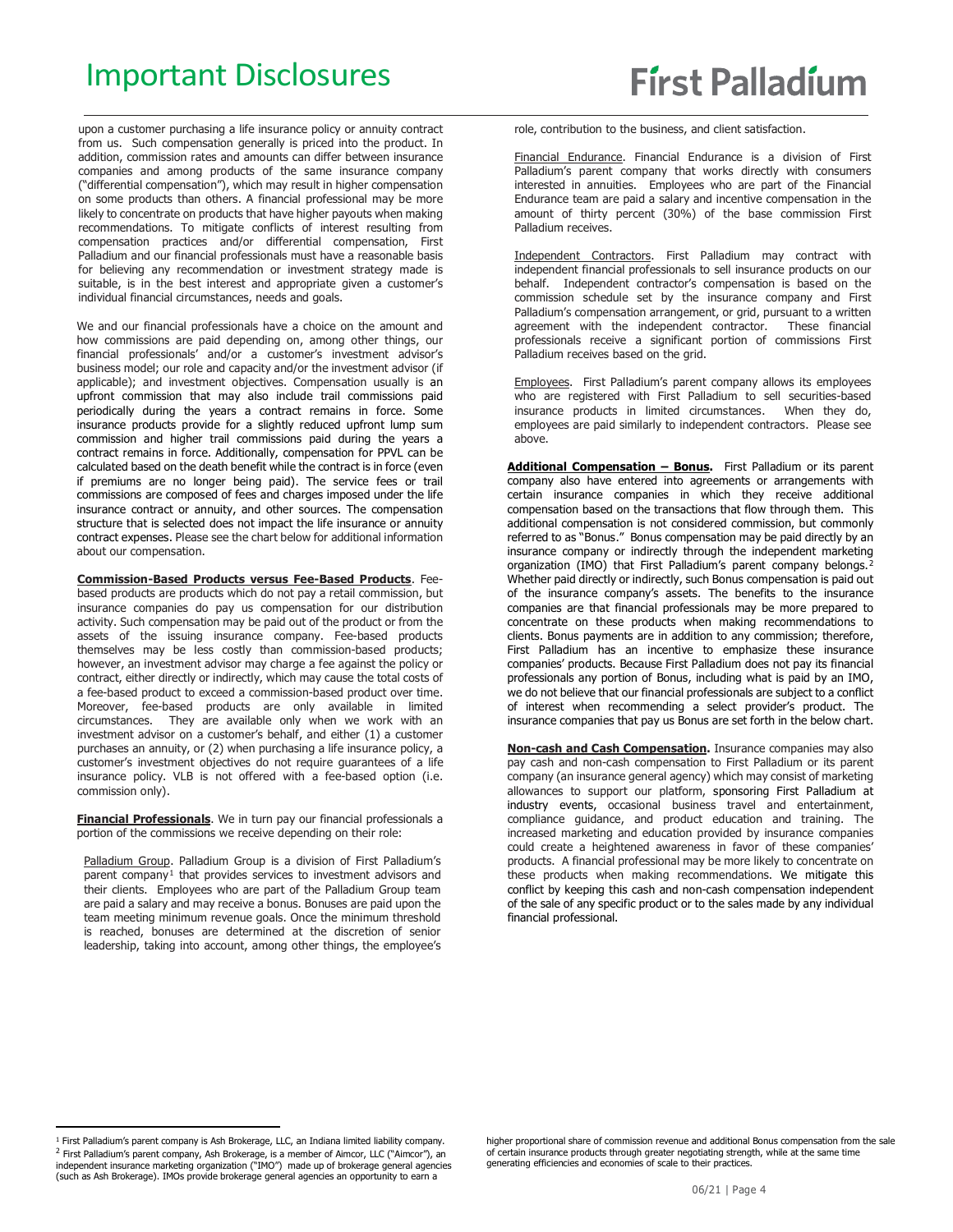### **TYPICAL PRODUCT COSTS AND COMMISSIONS, SALES CHARGES, OTHER TRANSACTION-BASED COMPENSATION AND ON-GOING COMPENSATION PAYMENTS**

Life insurance commissions are typically structured in such a way that provides higher compensation in the year of purchase up to a specified amount of premium, referred to as "target premium," with lower commissions on payments in excess of the target premium and in subsequent policy years. Annuities commissions usually are a percentage of the amount of premium (or the amount invested in an annuity). Fee-based annuities, as described above, do not pay commissions, but we do receive compensation for our distribution activity. The below chart describes the maximum amounts of commission, fees or compensation we may earn by product type.

| Product                                                                    | <b>Compensation</b>                                                                                                                                                                                                                                                                                                                                                                                                                                                                                                                                                                                                                                                                            | <b>Costs</b>                                                                                                                                                                             |
|----------------------------------------------------------------------------|------------------------------------------------------------------------------------------------------------------------------------------------------------------------------------------------------------------------------------------------------------------------------------------------------------------------------------------------------------------------------------------------------------------------------------------------------------------------------------------------------------------------------------------------------------------------------------------------------------------------------------------------------------------------------------------------|------------------------------------------------------------------------------------------------------------------------------------------------------------------------------------------|
| Fee-Based<br>Variable Life                                                 | Insurance companies may pay First Palladium compensation either (a) up to 42% of the first-year target<br>premium and up to 1.5% on the premium in excess of the target premium, or (b) based on a formula<br>that is equivalent to 130% of that portion of the first-year target premium associated with the cost of<br>insurance (as if it were a term policy; the remaining portion of the premium is invested in the subaccounts<br>and such amount is not used to determine our compensation), and up to 0.10% on the premium<br>associated with the cost of insurance as ongoing compensation. Bonus is not paid on fee-based variable<br>life insurance.                                |                                                                                                                                                                                          |
| Commission-Based<br>Variable Life                                          | Upfront commission structure. Insurance companies may pay First Palladium compensation up to 125%<br>of the first year target premium (this does not include Bonus, see below), up to 6% on the premium in<br>excess of the target premium and, thereafter, up to 6% on ongoing renewal fees or trail commissions.                                                                                                                                                                                                                                                                                                                                                                             |                                                                                                                                                                                          |
|                                                                            | Trail commission structure. Some of our products may pay less upfront and more on an ongoing basis.<br>For these compensation structures, insurance companies may pay First Palladium compensation up to<br>75% of the first-year target premium, up to 6% on the premium in excess of the target premium and,<br>thereafter, up to 12% on ongoing renewal fees or trail commissions.                                                                                                                                                                                                                                                                                                          |                                                                                                                                                                                          |
|                                                                            | New York commission structure. The State of New York limits the amount of first year commissions to<br>99% of target premium but allows for increased trail compensation. Accordingly, for cases issued in New<br>York, insurance companies may pay First Palladium compensation up to 99% of the first-year target<br>premium, up to 5% on the premium in excess of the target premium and, thereafter, up to 27% on<br>ongoing or trail commissions. Insurance companies may also pay us up to 4% on ongoing renewal fees.<br>Bonus. The following insurance companies pay First Palladium or its parent company a Bonus as<br>described above:<br>• Lincoln Financial Group - bonus rate 6% | addition<br>In<br>to<br>compensation,<br>life<br>insurance may have<br>the<br>following<br>ongoing costs and<br>expenses as more<br>thoroughly described<br>above:<br>• Surrender Charge |
| Private Placement<br>Variable Life (PPVL)                                  | • John Hancock - bonus rate 4%<br>The compensation for PPVL is negotiable based on the facts and circumstances of each case, including<br>but not limited to the role of First Palladium, the size of the case, and the complexity of the case. Typical<br>cases usually include compensation based on target premium (industry norms range $1 - 5\%$ ) and ongoing<br>compensation (i.e. trail, industry norms range from $0.10\%$ - 1.0%). Compensation may also be based<br>on the death benefit of the case, where compensation is an amount based on a per \$1,000 of death<br>benefit (industry norms have yet to be established). Bonus is not paid on PPVL.                            | or CDSC<br>• Mortality and<br>expense fees<br>(M&E)<br>• Cost of Insurance<br>• Administration<br>Fees                                                                                   |
| Fee-Based<br>Variable Annuities                                            | Insurance companies may pay First Palladium up to 0.75% of the amount invested in an annuity for the<br>first year. Some companies also pay ongoing compensation up to an amount of 0.05% of the amount<br>invested for as long as an investor is invested in the contract. Bonus is not paid on fee-based variable<br>annuities.                                                                                                                                                                                                                                                                                                                                                              | • Loan Interest<br>• Investment Option<br><b>Expenses</b><br>• Transaction Fees<br>• Penalties                                                                                           |
| Commission-Based<br>Variable Annuities                                     | Insurance companies may pay First Palladium up to 8% of the amount invested in an annuity for the first<br>year. Some companies also pay ongoing compensation up to 1.25% of the amount invested for as long<br>as an investor is invested in the contract. Bonus is not paid on commission-based variable annuities.                                                                                                                                                                                                                                                                                                                                                                          | • Riders                                                                                                                                                                                 |
| <b>Private Placement</b><br>Variable Annuities<br>(PPVA)                   | The compensation for PPVA is negotiable based on the facts and circumstances of each case, including<br>but not limited to the role of First Palladium, the size of the case, and the complexity of the case. Typical<br>cases usually include compensation based on target premium (industry norms range $1 - 5\%$ ) and ongoing<br>compensation (i.e. trail, industry norms range from 0.10% - 1.0%). Bonus is not paid on PPVA.                                                                                                                                                                                                                                                             |                                                                                                                                                                                          |
| Fee-Based<br>Registered Index-<br><b>Linked Annuities</b><br>(RILA)        | Insurance companies may pay First Palladium up to 2% of the amount invested in an annuity for the first<br>year. Some companies also pay ongoing compensation up to an amount of 0.05% of the amount invested<br>for as long as an investor is invested in the contract. Bonus is not paid on fee-based RILAs.                                                                                                                                                                                                                                                                                                                                                                                 |                                                                                                                                                                                          |
| Commission-Based<br>Registered Index-<br><b>Linked Annuities</b><br>(RILA) | Insurance companies may pay First Palladium up to 6% of the amount invested in an annuity for the first<br>year. Some companies also pay ongoing compensation up to an amount of 1% of the amount invested<br>for as long as an investor is invested in the contract. Bonus is not paid on commission-based RILAs.                                                                                                                                                                                                                                                                                                                                                                             |                                                                                                                                                                                          |
| Variable Linked<br><b>Benefit</b>                                          | Insurance companies may pay First Palladium compensation up to 110% of the first-year target premium.<br>We do not receive excess compensation, ongoing renewals or trail commissions for VLB at this time.<br>Bonus is not paid on variable linked benefit products.                                                                                                                                                                                                                                                                                                                                                                                                                          | life<br>Please<br>see<br>insurance<br>costs<br>above.<br>The<br>long-<br>term<br>care<br>rider<br>typically is in the<br>range of 0.05424% -<br>0.20537%.                                |